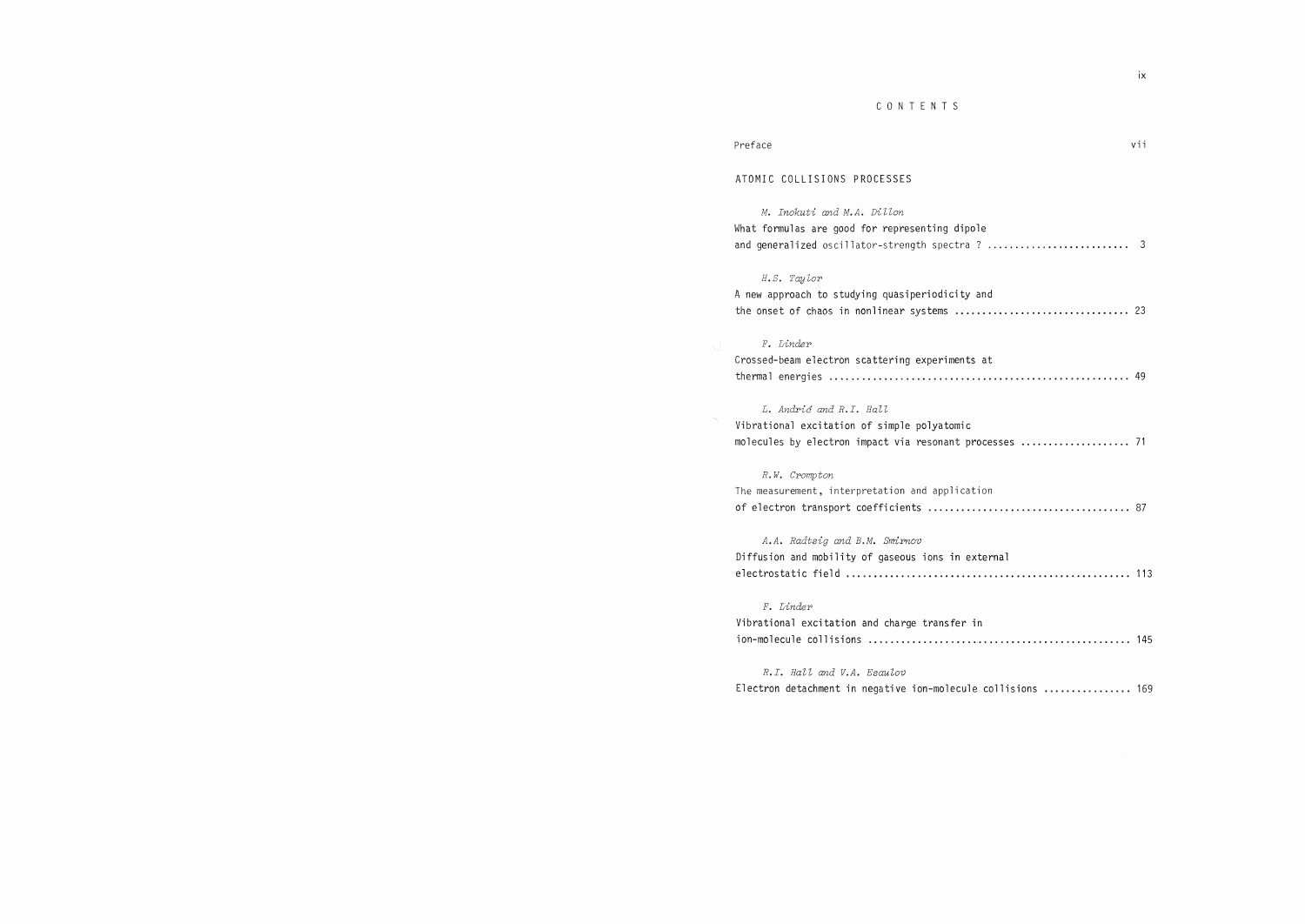$\mathbf x$ 

| R.K. Janev and D.E. Post                                   | I.H. Wilson                                             |  |
|------------------------------------------------------------|---------------------------------------------------------|--|
| Atomic physics aspects of particle transport               | Synthesis of silicon dioxide by ion implantation  45    |  |
|                                                            |                                                         |  |
|                                                            | I.H. Wilson                                             |  |
| B.H. Bransden                                              |                                                         |  |
| Recent advances in the theory of charge exchange  227      |                                                         |  |
|                                                            | M. Milosavljević                                        |  |
| $E.A.$ Solov'ev                                            | RBS analysis of implanted epitaxial silicon films  50   |  |
| Analytic properties of molecular potential energy          |                                                         |  |
| curves and their relation to nonadiabatic transitions  251 | A. Barbu, G. Martin and Y. Limoge                       |  |
|                                                            |                                                         |  |
| A.M. Ermolaev                                              |                                                         |  |
| Theoretical studies of heavy particle collisions           | T. Mihać and T. Nenadović                               |  |
| in the intermediate energy range using atomic              | Laser beam damaging effects on sputtered thin films  5! |  |
| orbital expansions and effective potentials  275           |                                                         |  |
|                                                            | H. Oechsner                                             |  |
| M.A. Mazing                                                |                                                         |  |
| The elementary processes for multicharged ions in          |                                                         |  |
|                                                            | N. Popović and T. Nenadović                             |  |
|                                                            | Diffusion processes in sputtered TiPdAu thin films  59  |  |
| R. Düren                                                   |                                                         |  |
| Scattering of laser-excited alkali-atoms from rare         | ELECTRICAL DISCHARGES                                   |  |
| gas atoms: left/right asymmetry in the differential        |                                                         |  |
|                                                            | W.L. Wiese                                              |  |
|                                                            | Experimental methods for determining atomic transition  |  |
| B.M. Smirnov                                               |                                                         |  |
|                                                            |                                                         |  |
|                                                            | N.N. Ljepojević                                         |  |
| G. Ferrante                                                | Calculation of the population densities of the excited  |  |
| Free-free transitions in strong laser fields 379           | atomic levels in stationary and transient helium glow   |  |
|                                                            |                                                         |  |
| PARTICLE INTERACTION WITH SOLIDS                           |                                                         |  |
|                                                            | W. Kraeft and M. Luft                                   |  |
| W. Heiland and K.J. Snowdon                                |                                                         |  |
| Surface analysis by low energy ion beam techniques  415    |                                                         |  |
|                                                            | V.M. Atrazhev and I.T. Iakubov                          |  |
| R.P. Webb and D.E. Harrison Jr.                            | Prebreakdown ionization phenomena in dense gases        |  |
| Recent results of molecular dynamics simulation            |                                                         |  |
|                                                            |                                                         |  |
|                                                            |                                                         |  |

|       |     | I.H. Wilson                                              |  |
|-------|-----|----------------------------------------------------------|--|
|       |     | Synthesis of silicon dioxide by ion implantation  451    |  |
| .     | 201 |                                                          |  |
|       |     | I.H. Wilson                                              |  |
|       |     | The topography of ion bombarded surfaces  491            |  |
| . 227 |     |                                                          |  |
|       |     | M. Milosavljević                                         |  |
|       |     | RBS analysis of implanted epitaxial silicon films  507   |  |
| . 251 |     | A. Barbu, G. Martin and Y. Limoge                        |  |
|       |     |                                                          |  |
|       |     | T. Mihać and T. Nenadović                                |  |
|       |     | Laser beam damaging effects on sputtered thin films  553 |  |
| . 275 |     |                                                          |  |
|       |     | H. Oechsner                                              |  |
|       |     |                                                          |  |
| .     | 307 | N. Popović and T. Nenadović                              |  |
|       |     | Diffusion processes in sputtered TiPdAu thin films  599  |  |
|       |     | ELECTRICAL DISCHARGES                                    |  |
| . 325 |     | W.L. Wiese                                               |  |
|       |     | Experimental methods for determining atomic transition   |  |
|       |     |                                                          |  |
| .     | 345 |                                                          |  |
|       |     | N.N. Ljepojević                                          |  |
|       |     | Calculation of the population densities of the excited   |  |
| 379   |     | atomic levels in stationary and transient helium glow    |  |
|       |     |                                                          |  |
|       |     | W. Kraeft and M. Luft                                    |  |
|       |     |                                                          |  |
|       | 415 |                                                          |  |
|       |     | V.M. Atrazhev and I.T. Iakubov                           |  |
|       |     | Prebreakdown ionization phenomena in dense gases         |  |
|       |     |                                                          |  |
|       |     |                                                          |  |

 $\overline{\mathbf{x}}$